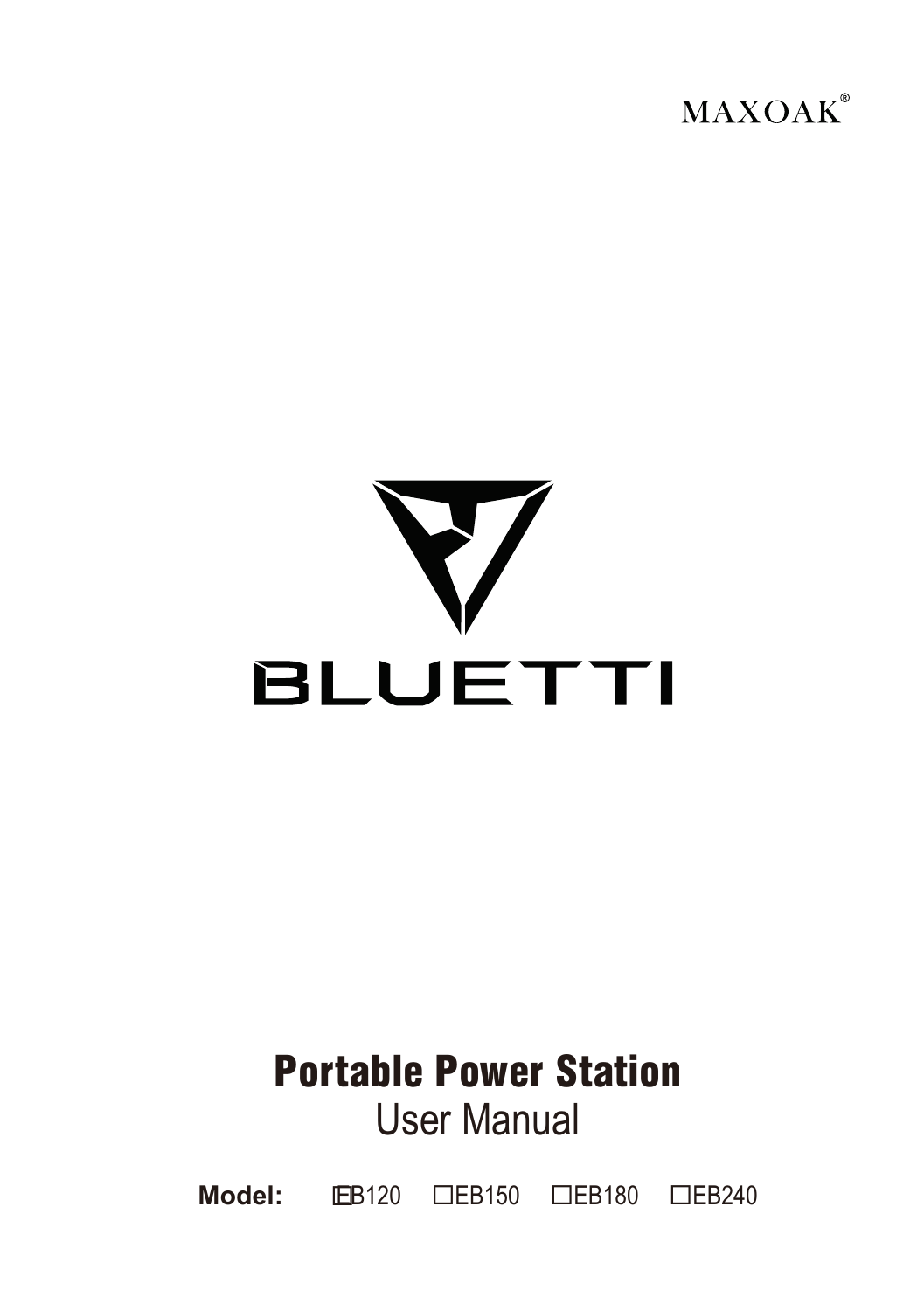Please read this manual before use and follow its guidance. Keep this manual for future reference.

### Product Overview





- A. Master power button B. DC power button
- 
- E. 5V-USB output ports F. Type-C PD output port
- 
- 
- 
- C. AC power button D. LED indicator lamps
	-
- G. Display screen **H. AC charger/PV** input port
- I. 12V cigarette lighter socket J. AC100-120V outlet US standard socket

### LCD Display



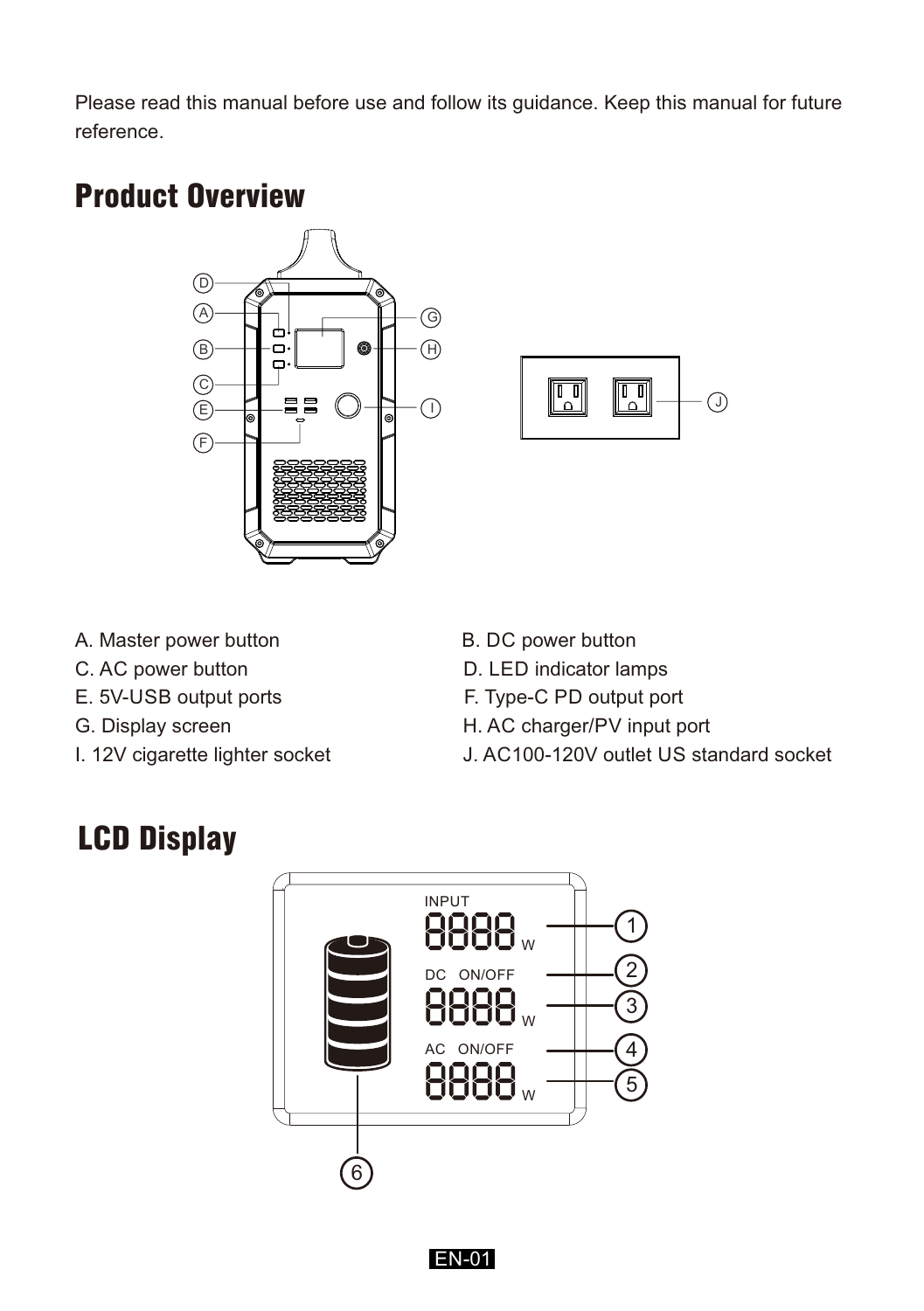- 
- 
- 
- 1. Charging power 2. DC ON/OFF status
- 3. DC output power 4. AC ON/OFF status
- 5. AC output power 6. Battery status indicator

### **Note:**

- 1. If the product malfunctions, error codes would be displayed on screen.
- 2. When product is powered on, but not in use, the product would turn off by itself after 60seconds of inactivity.
- 3. When the product is powered on and the AC/DC output is turned on, the backlight would turn off by itself after a period of inactivity. To turn on the backlight again, press any button. **please read all the safety warnings before use and keep the manual.**

# Safety warning

1.

not cover damage caused by failure to follow instructions.

- 2. Please note the warning labels and operate accordingly.
- 3. Avoid exposing the product to rain or using the product in humid environment.
- 4. Do not install the product near heat sources, such as electric furnace and heaters.
- 5. Place and store the product in a well-ventilated place.
- 6. Wipe the product clean with a dry cloth.
- 7. In case of fire, used ry powder fire extinguishers for this product. do not use water fire extinguisher, which may cause electric shock.
- 8. Please do not alter or disassemble this product.
- 9. If the generator needs maintenance, please contact the local designated system installation and maintenance personnel or contact seller

# Storage and maintenance

- 1. operating and storage environment may influence product life and the reliability of performance. Thus, remember to:
	- (1)place the product in a dry and well- ventilated area with mild temperature (suitable temperature:0℃ -40℃ , suitable relative humidity 10% ~ 90% )
	- (2)place the product in a safe area where it would not be hit or shaken.
	- (3)Keep the product away from corrosive and combustible material.
- 2. The product would turn off itself when the battery voltage is too low, if this happens, you need to charge the battery within 2-3months.
- 3. If you are not going to use it for a long time, please charge it fully before storage and then charge it at least once every month, store the product in a dry environment.
- 4. Please fully charge the product before storage and charge it at least once every 3 months.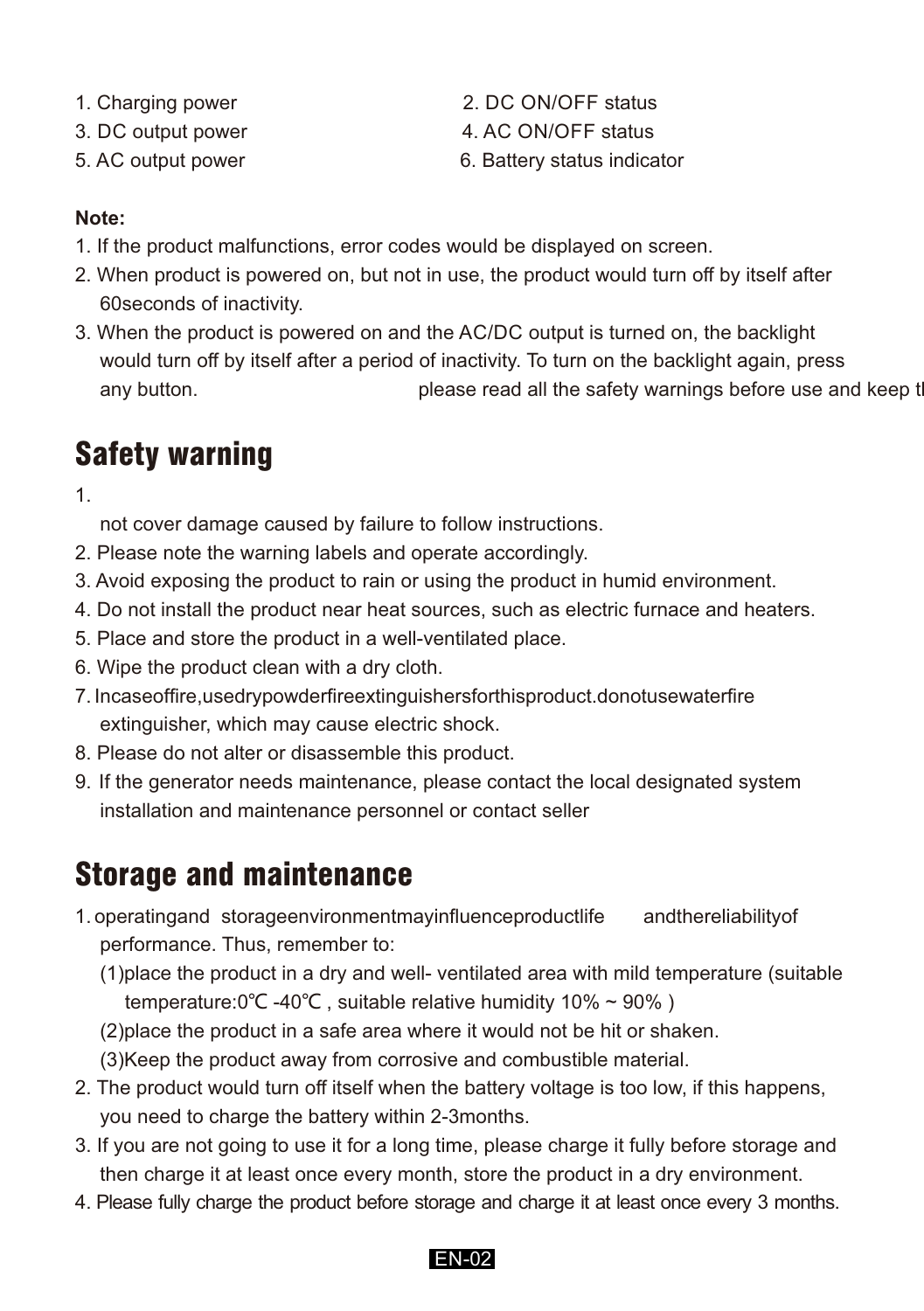### Off-grid power storage system



### **Unboxing**

Before opening the parcel, please check whether if the parcel is damaged or not. If the product is damaged during delivery or if any items went missing upon arrival, please contact Seller customer service(service@kayomaxtar.com) to get it solved. You should receive the following items:

|   | Item                                                   | Number of item |  |
|---|--------------------------------------------------------|----------------|--|
|   | Portable solar power generator                         |                |  |
| 2 | AC wall charger<br>(Including AC input charging cable) |                |  |
| 3 | PV solar charge cable(7909 to MC4)                     |                |  |
|   | User manual                                            |                |  |
| 5 | Warranty card                                          |                |  |
| 6 | Certificateofqualification                             |                |  |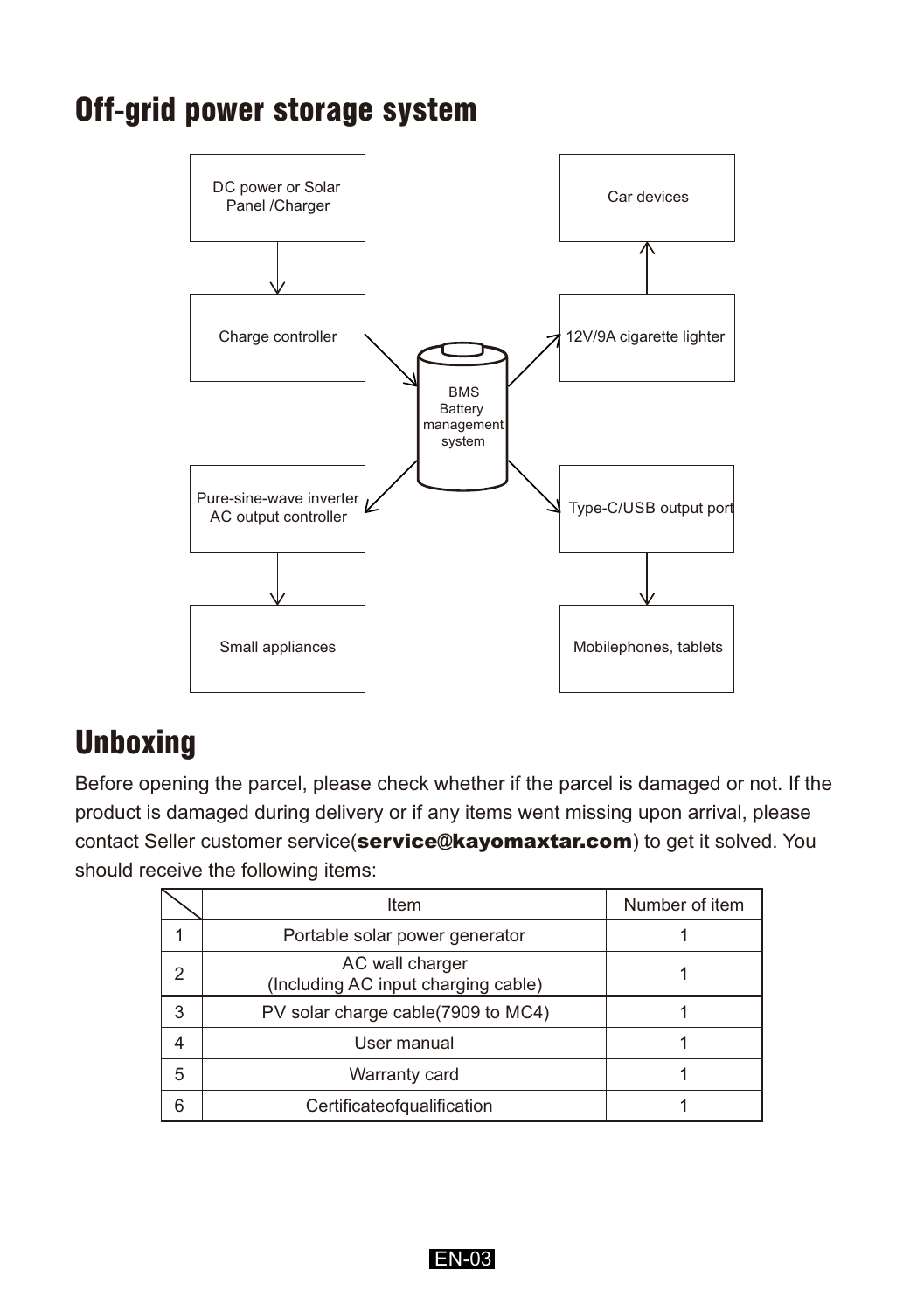

# Operation guidance

#### **Attention:**

- 1. the operating environments hould meet our requirement.
- 2. Make sure that the air inlet/outlet is not blocked.
- 3. Please power off the product if you are not going to use it.
- 4. Please fully charge the product if you are going to idle for a long period.

### How to use the product

#### **Turn on/off the product**

- 1. turn on the product: press and hold the master power button about 2 seconds to turn on the product. The LED indicator light and the display screen will light up.
- 2. Turn off the product: press and hold the master power button about 2 seconds to turn off the product. The display screen and the LED indicator light would turn off.

#### **AC/DC output**

**Note:** check to make sure the product is turned on. Otherwise, you can not turn on AC/ DC output.

- 1. Turn on AC/DC output: press and hold the AC/DC power button to turn on the product. The corresponding LED indicator light would light up and the display screen would show "AC ON/DC ON".
- 2. Turn off AC/DC output: press and hold the AC/DC power button to turn off the product. The LED indicator light would turn off and the display screen would show "AC OFF/ DC OFF".

#### **PV charge activation**

Turn off generator, connect PV( or charger)to charge, activate PV charge function ,the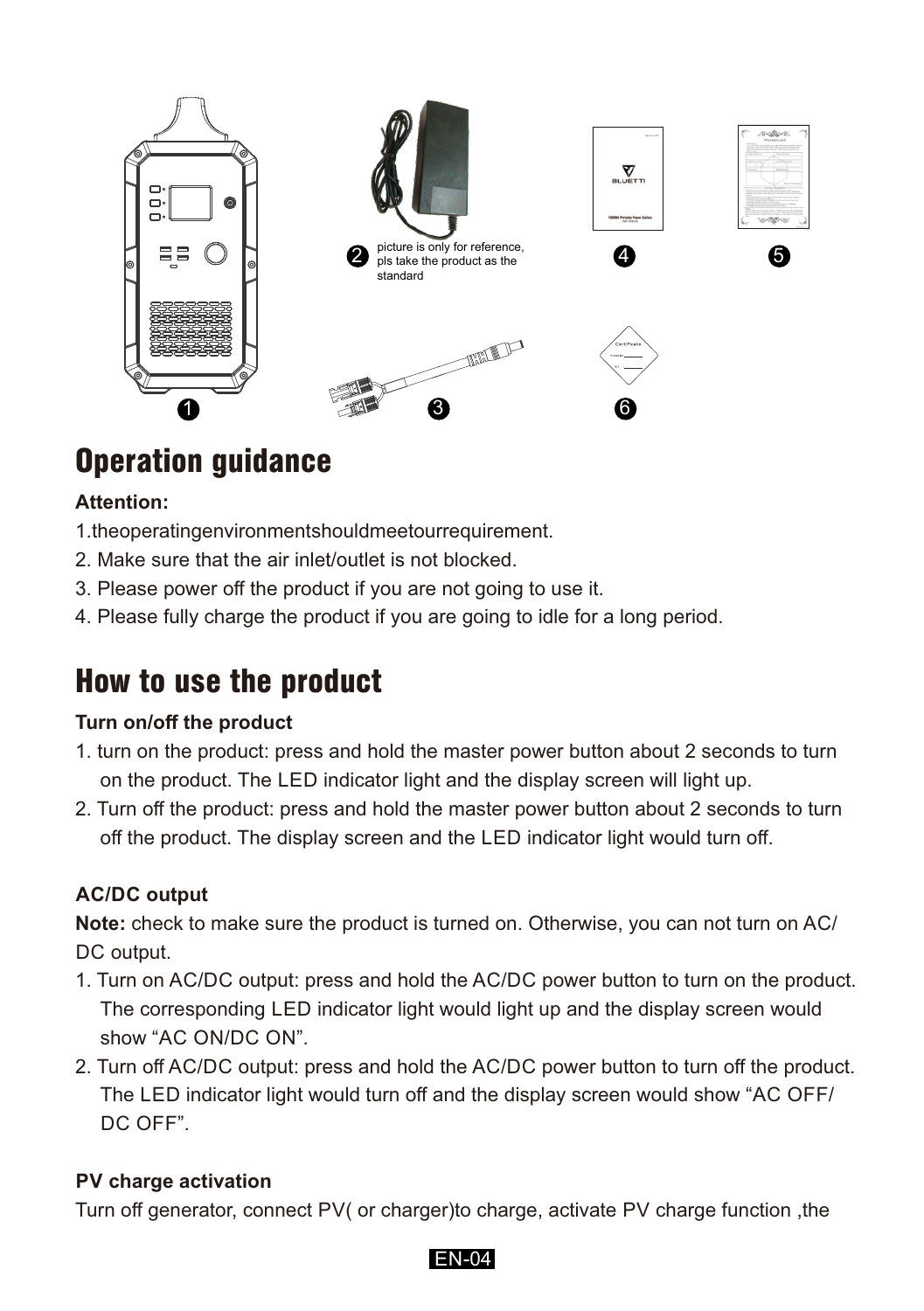first column on screen will be lit up and show input power, at this time, the generator is in charging state, can not support AC and DC functions. If want to open AC and DC functions, need to press master power button more than 1 second to turn on the generator, screen will be all lit up after generator be turned on. After start-up, connect PV(or charger) to start charging, screen shows input power wattage, at this time, can open AC and DC functions.

### **Notice:**

- 1. If Master Power Button is not turned on, AC button and DC button are in off status, no AC output and DC output.
- 2. If Master Power Button is turned on, AC button and DC button are still in off status, no AC output and DC output. Need to turn on AC power button and DC power button separately.

### How to charge the product

### **Charge with solar power**

To charge the product, insert the solar charging cable or AC adapter into the input port of the product. The display screen would light up and the charging power would be displayed. But don't care this the wrong way. The product will not turn on by itself when being charged. If the product is previously turned off, it will remain turned off unless you manually turn it on.



#### **Charge with AC power**

Insert one end of the adapter into wall outlet and insert the other end to the input port of the product. Then, the product will be charged and you can monitor the battery status by checking the battery icon on the LCD screen The product comes with a built-in advanced control circuit. When the battery is fully charged, it will stop charging itself automatically.







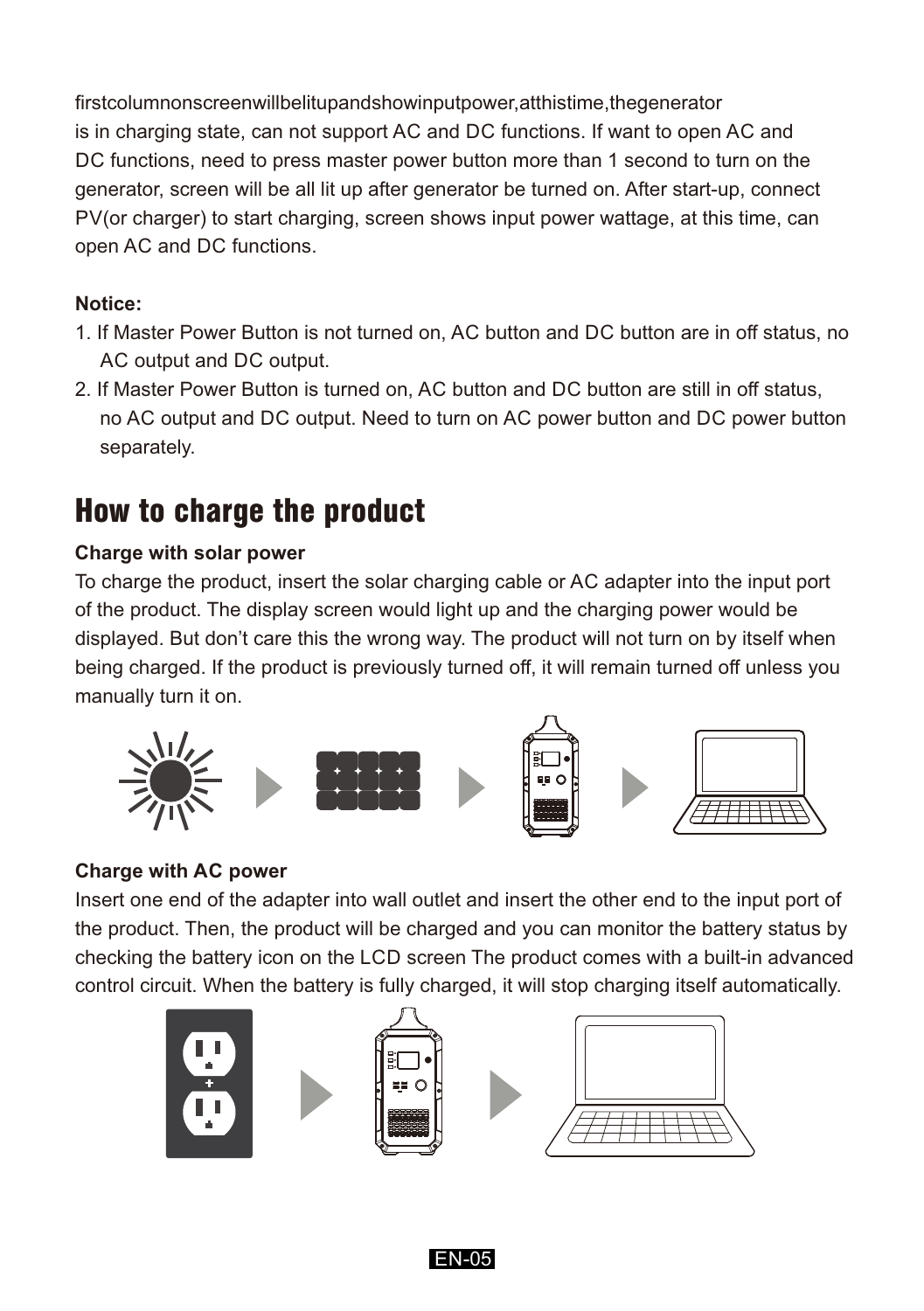# Cold Weather

Coldweather can influence battery capacity. In sub-zero temperature (<0°C), you may be able to discharge the product, but you should not charge it. Otherwise, the battery of the product would be greatly damaged and the capacity may not even be recovered. Low temperature charging protection: When the product is charged at a temperature below 0°C, it will shut of fand stop charging itself automatically. The product will reboot and start charging itself when the temperature rise to above 10°C.

Low temperature discharging protection: If the product is discharged at a temperature of -20°C, it will turn off. The product will reboot and turn on output when the temperature rise to above - 10°C.

# FAQ

#### **Q1: How to check charging status?**

The battery icon indicates the battery level of this product. The battery level is displayed in 5 segments. When battery is being charged, the icon would flash. When the battery is fully charged, the icon would stop flashing and all 5 segments will be filled.

#### **Q2: Can this product be used to charge my electronic devices?**

You need to check the power at each output port. For example, the power at AC output port is provided by the built-in inverter of the product, whose maximum continuous output power is 1000W. This means that it is only suitable for electronic device whose required power is no more than 1000W.

### Intelligent Cooling Control

**Cooling fan will start working automatically when the following conditions are met :**

- 1. The load of inverter exceeds 400w.
- 2. The load of 12V cigarette lighter socket exceeds 80w.
- 3. The charging power of attached appliances exceeds 100W.

**Besides, generator intelligent system will adjust the PV input or AC output power based on the outer case temperature, to keep the outer case at a touchable temperature.**

**Note:** Do not use the machine when the cooling tan is broken.

# Frequency Setting

When the product is powered on, turn on DC output and keep the AC output turned off. Press and hold both DC button & AC button to enter setting mode Press AC power button to choose inverter ACoutput frequency. Press and hold both DCand AC power button to exit frequency setting mode Restart the machine.

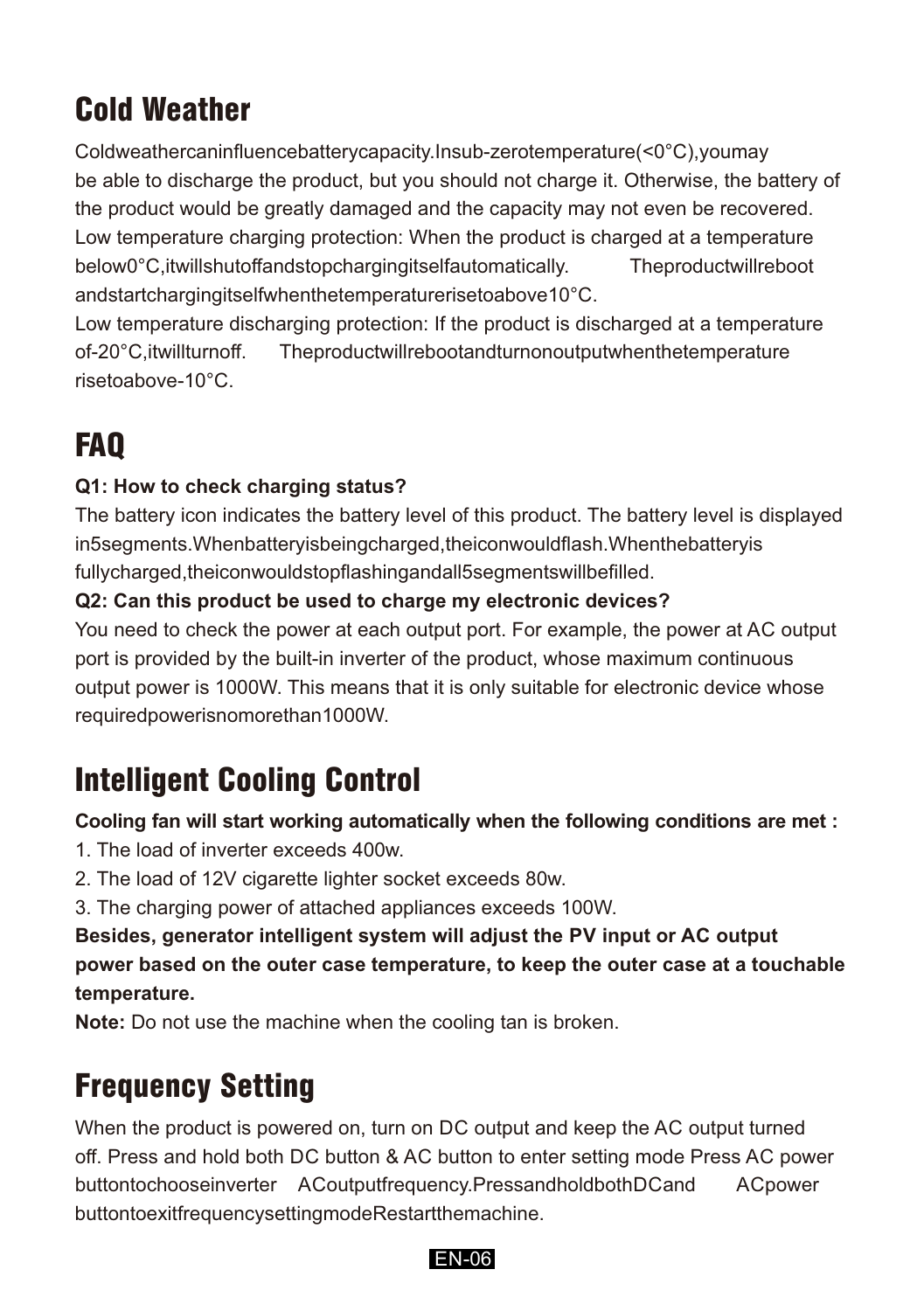# Trouble shooting and technical specification

| Error             | <b>Problem</b>                                                     | <b>Solution</b>                                                                                             |
|-------------------|--------------------------------------------------------------------|-------------------------------------------------------------------------------------------------------------|
| E001              | Over-voltage protection<br>(battery pack)                          | Stop charging and start discharging.                                                                        |
| F <sub>002</sub>  | Under-voltage protection<br>(battery pack)                         | Pleasechargetheproductintime.Restartthe<br>machine once it is fully charged.                                |
| E003              | <b>Battery failure</b>                                             | Restartthemachineandchargeit.                                                                               |
| E004              | Over-temperature protection<br>when dis- charging the<br>battery.  | Wait for a while for it to cool down and then<br>restart the machine.                                       |
| E005              | Under-temperature<br>protection when dis-<br>charging the battery. | Wait for a while for it to heat up and then<br>restart the machine.                                         |
| E006              | Over-temperature protection<br>when charging the battery.          | Wait for a while for it to cool down and then<br>restart the machine.                                       |
| E007              | Under-temperature<br>protection when charging<br>the battery.      | Wait for a while for it to heat up and then<br>restart the machine.                                         |
| E008              | Under-voltage protection for<br>the 1st cell.                      | Please charge the product in time and re-start<br>it when fully charged.                                    |
| E009              | Under-voltage protection for<br>the 2nd cell.                      | Please charge the product in time and re-start<br>it when fully charged.                                    |
| E010              | Under-voltage protection for<br>the 3rd cell.                      | Please charge the product in time and re-start<br>it when fully charged.                                    |
| F011              | Under-voltage protection for<br>the 4th cell.                      | Please charge the product in time and re- start<br>it when fully charged.                                   |
| E012              | Busbar fault of inverter due<br>to under-volt- age.                | Turn off and on the machine.                                                                                |
| E013              | Over-load protection of<br>inverter.                               | Check if the output port of inverter is over-<br>loaded. Turn off and on the AC output to<br>recover.       |
| F <sub>0</sub> 14 | Output port of inverter is<br>short-circuited.                     | Check if the output port of inverter is short-<br>circuited. Turn off and on the AC out- put to<br>recover. |
| E015              | The heat sink of inverter is<br>overheated.                        | Wait for it to cool down and then restart the<br>machine.                                                   |
| E016              | The temperature of the heat<br>sink is not detected.               | Insert the NTC and restart the machine.                                                                     |
| E017              | Over-voltage protection (PV<br>input).                             | Disconnect the solar charging cable and then<br>restart the machine.                                        |

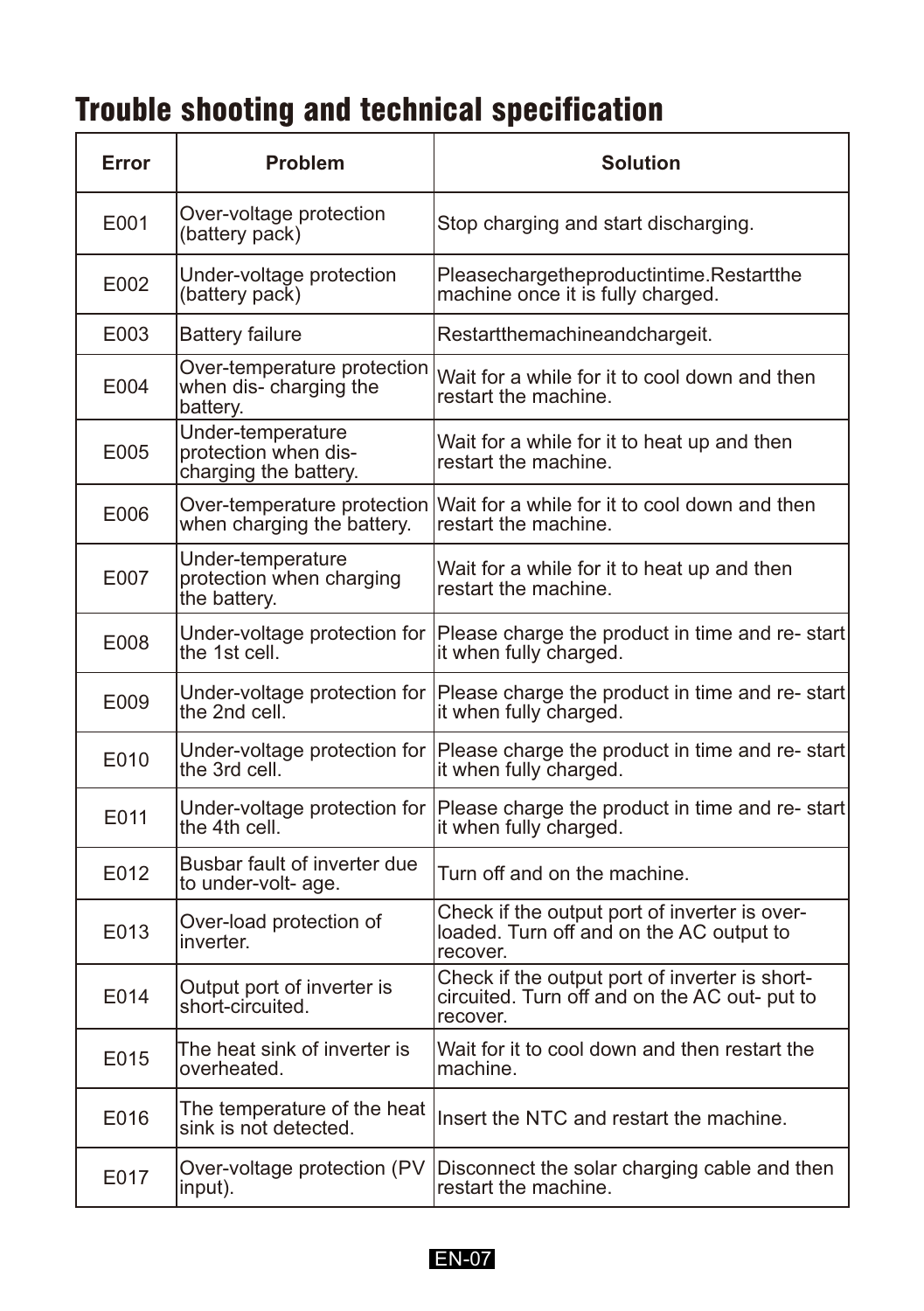| Over-voltage protection (PV<br>output)                                | Disconnect the solar charging cable, re-start<br>the machine and then re-insert the solar<br>charging cable. |
|-----------------------------------------------------------------------|--------------------------------------------------------------------------------------------------------------|
| Over-temperature protection<br>of heat sink for PV module             | The heat sink for PV module overheats. Wait<br>for it to cool down and then charge it.                       |
| The temperature of the heat<br>sink for PV module is not<br>detected. | Restartthemachine.                                                                                           |
| Charging protection of<br>battery protection board                    | Wait for the temperature to return to an<br>acceptable temperature and then start<br>charging.               |
| Battery protection                                                    | Disconnect the solar charging cable and<br>restart the machine.                                              |
| Over-power protection<br>(system)                                     | Check if the total output power is overload-ed.<br>Restartthemachine.                                        |
|                                                                       |                                                                                                              |

If you have tried the methods mentioned above, but the problem still cannot be solved. Contact seller customer service team.

### ATTENTION!

If you cannot find the solution for your problem in the chartabove, please provide the following information to our customer service team:

- 1. About the product
	- (1)Serial number
	- (2)Model
	- (3)Displayed information on the screen
	- (4)Description of your problem
	- (5)Does it happen before?
	- (6)In what circumstance does the problem occur?
- 2. About the solar panel (not included)
	- (1)Manufacturer and model of the solar panel
	- (2)Output voltage of the solar panel
	- (3)Output power of the solar panel
	- (4)MPPT output voltage of the solar panel
	- (5)MPPT output current of the solar panel
	- (6)The number of solar panels and how do you connect the panels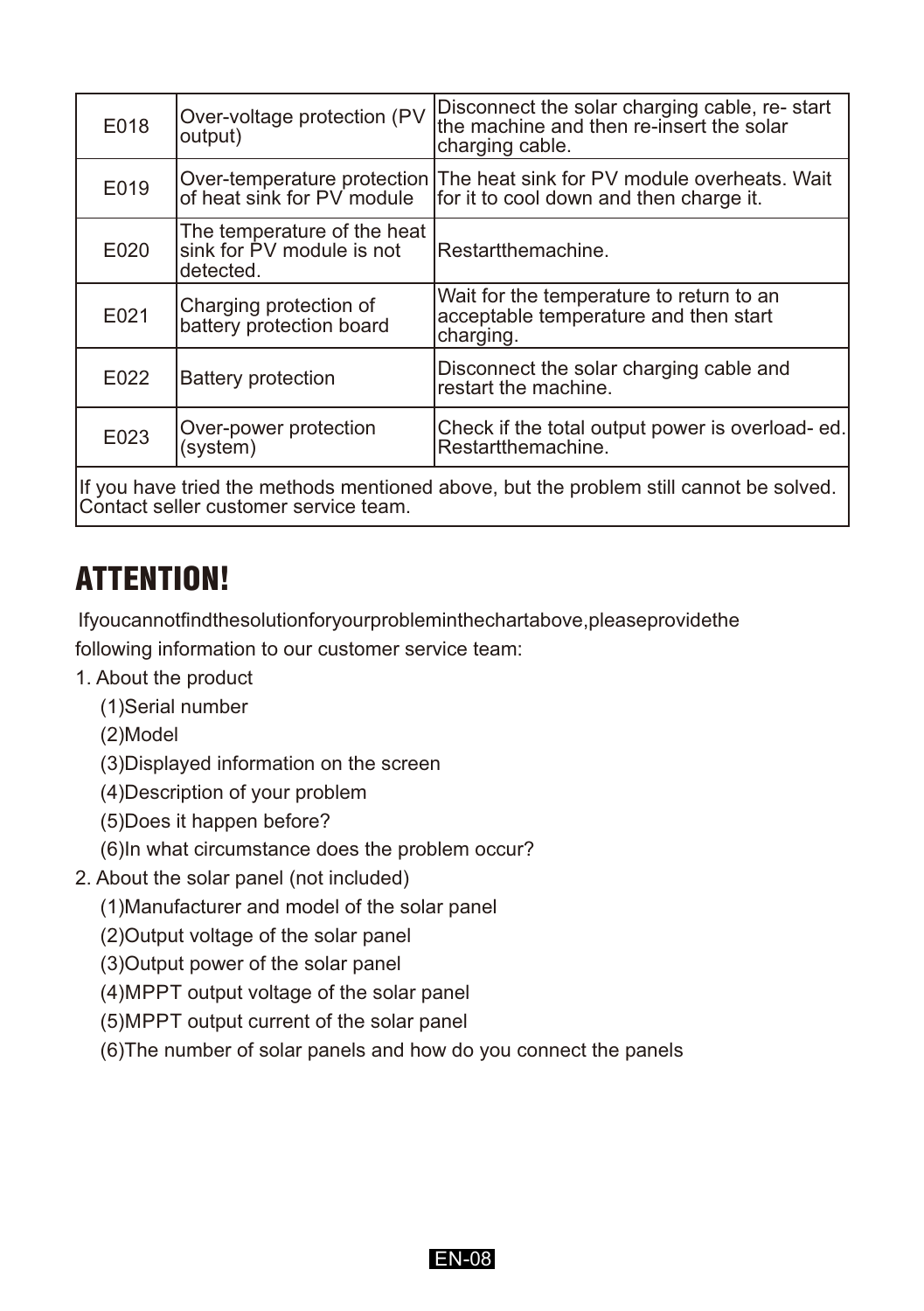# **Specifications**

| <b>Model</b>                  |                                                                                                                 | <b>EB120</b>                               | <b>EB150</b> | <b>EB180</b> | <b>EB240</b> |  |
|-------------------------------|-----------------------------------------------------------------------------------------------------------------|--------------------------------------------|--------------|--------------|--------------|--|
|                               |                                                                                                                 | <b>Output Specifications</b>               |              |              |              |  |
|                               | <b>Continuous Output</b><br>Volt-age                                                                            | 100-120Vac, 220-240Vac                     |              |              |              |  |
|                               | RatedFrequency                                                                                                  | 50/60Hz                                    |              |              |              |  |
|                               | Continuous Output<br>Power                                                                                      | 1000W                                      |              |              |              |  |
|                               | Power Factor                                                                                                    | 1                                          |              |              |              |  |
| Inverter<br>Output            | THDV@0.7R(under<br>nominalvoltage)                                                                              | $< 5\%$                                    |              |              |              |  |
|                               | Over-load<br>protection                                                                                         | 1000W≤Load<1200W@2Min;<br>1200W≤Load@1s;   |              |              |              |  |
|                               | Power Loss (No<br>Load & Turned-off)                                                                            | $20W$                                      |              |              |              |  |
|                               | MaxEfficiency<br>(>70% Load)                                                                                    | 88%(100-120Vac), 90%(220-240Vac)           |              |              |              |  |
| 12V/9A<br>Cigar               | Continuous Output<br>Volt-age                                                                                   | $12.2V(\pm 1V)$                            |              |              |              |  |
| Light- er<br>Output           | <b>Continuous Output</b><br>Cur-rent                                                                            | 9A                                         |              |              |              |  |
|                               | Output Voltage<br>Range                                                                                         | 5V±0.3V                                    |              |              |              |  |
| 5V USB<br>Output              | Max Output Current                                                                                              | 3A                                         |              |              |              |  |
|                               | Note: The maximum output of a single USB port is 3A. The maximum output<br>of 2 USB ports is 3A((top and down). |                                            |              |              |              |  |
|                               | <b>Supported Fast</b><br>Charge                                                                                 | PD Protocol                                |              |              |              |  |
| Type-C<br><b>PD</b><br>Output | Output Voltage<br>Range                                                                                         | 5-20V(±5%) (5V by default)                 |              |              |              |  |
|                               | Continuous Output<br>Volt- age/Current                                                                          | (5V/9V/12V/15V)3A(±0.3A), 20V/2.25A(±0.2A) |              |              |              |  |
| <b>Input Specification</b>    |                                                                                                                 |                                            |              |              |              |  |
| AC Adapter Charger            |                                                                                                                 | 42V/200W                                   |              |              |              |  |
| PV Max Input Power            |                                                                                                                 | 500W                                       |              |              |              |  |
| PVInputVoltageRange           |                                                                                                                 | 16-60Vdc(OVP 73V±2V)                       |              |              |              |  |
| PV Max Input Cur- rent        |                                                                                                                 | 10A                                        |              |              |              |  |
|                               | <b>MPTTEfficiency</b>                                                                                           |                                            | 99.5%        |              |              |  |
| MaxEfficiency                 |                                                                                                                 | >88%                                       |              |              |              |  |
| Solar Charging Mode           |                                                                                                                 | <b>MPPT</b>                                |              |              |              |  |

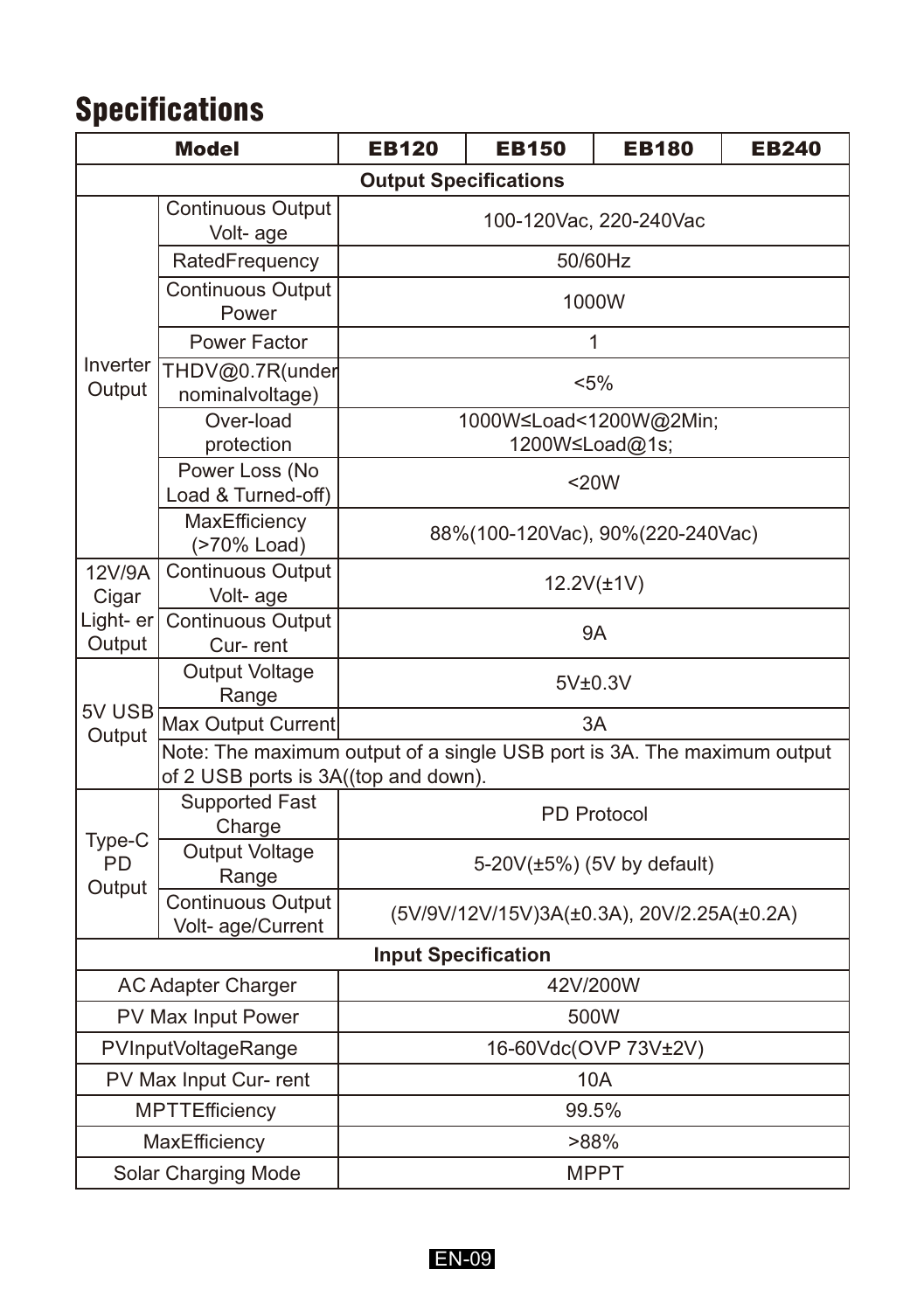| <b>Battery</b>                                                                                                                                                               |                             |                                        |         |              |  |
|------------------------------------------------------------------------------------------------------------------------------------------------------------------------------|-----------------------------|----------------------------------------|---------|--------------|--|
| rated voltage                                                                                                                                                                | 14.8Vdc                     |                                        |         |              |  |
| rated capacity                                                                                                                                                               | 1200Wh                      | 1500Wh                                 | 1800Wh  | 2400Wh       |  |
| built-in battery cell                                                                                                                                                        | Li-ion                      | Li-ion                                 | Li-ion  | Li-ion       |  |
| battery packing                                                                                                                                                              | 4S30P                       | 4S3P                                   | 4S45P   | 4S60P        |  |
| <b>Min Unit</b>                                                                                                                                                              |                             |                                        |         |              |  |
| <b>IPRating</b>                                                                                                                                                              | IP 21                       |                                        |         |              |  |
|                                                                                                                                                                              | RelativeHumidity:10%-90%    |                                        |         |              |  |
| <b>Operating Environ- ment</b>                                                                                                                                               | OperatingTemperature:0-40°C |                                        |         |              |  |
| <b>Dimensions</b>                                                                                                                                                            |                             | 293.5*165.4* 371.5*165.4* 393.5*165.4* |         | 493.5*165.4* |  |
|                                                                                                                                                                              | 364.7mm                     | 364.7mm                                | 364.7mm | 364.7mm      |  |
| Net Weight                                                                                                                                                                   | 12.6 KG                     | 17.2 KG                                | 17 KG   | 22 KG        |  |
| Note: When the total output power exceeds 1000W, the DC output will be directly shut                                                                                         |                             |                                        |         |              |  |
| down. When the load is less than 30W, the output power would not be displayed. When<br>a high-power appliance is attached to the product, the displayed output power and the |                             |                                        |         |              |  |
| actual output power could be different for up to 30W.                                                                                                                        |                             |                                        |         |              |  |

### **Warranty**

Our company provides customers with warranty of 24 months from the date of purchase.

### Contact us

For any inquiries or comments concerning our products, please contacts eller (service@ kayomaxtar.com) and we will respond as soon as possible.